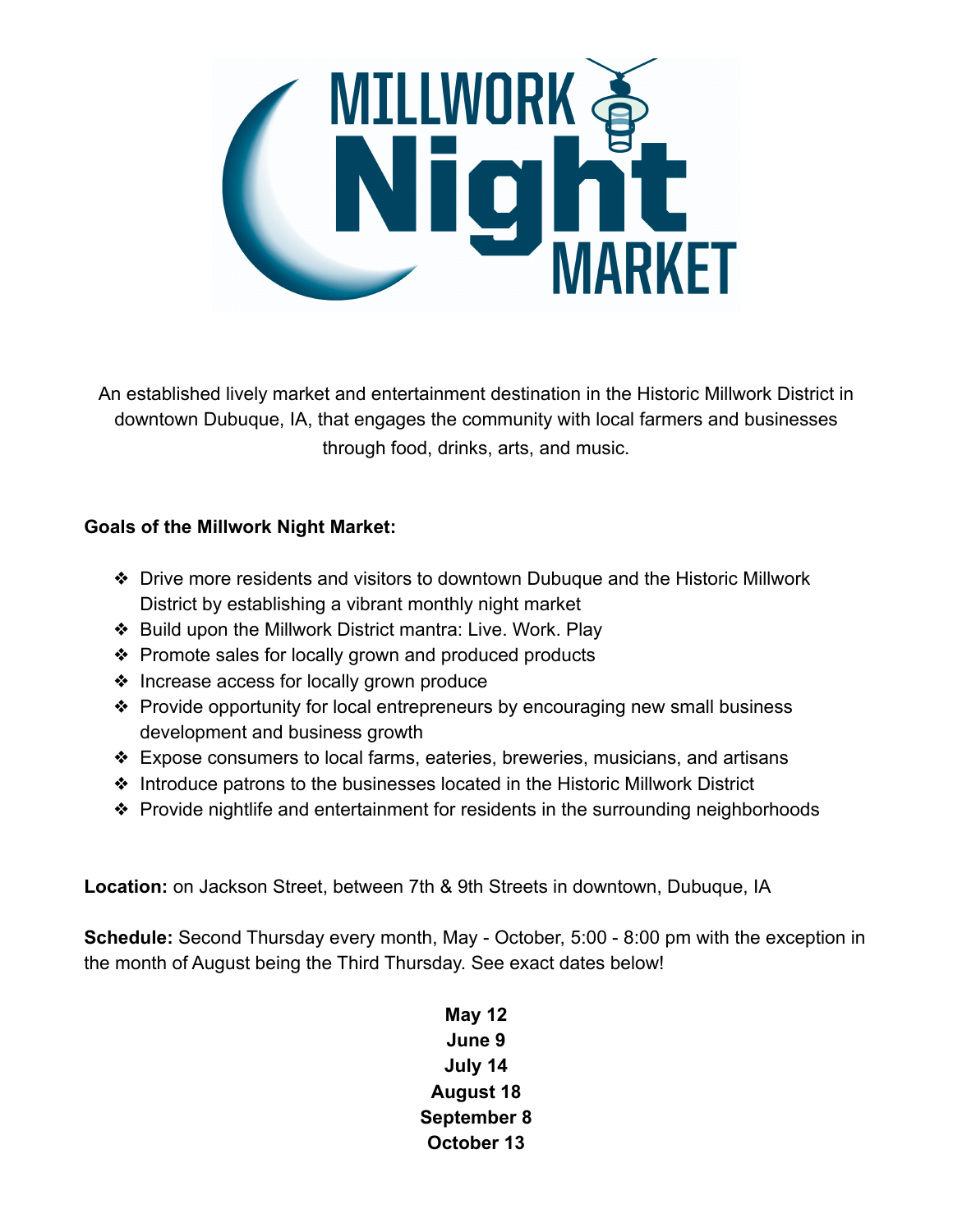# **Rule Policy**

#### **Failure to adhere to all aspects of this document will be enforced as follows:**

First violation: Verbal warning Second violation: Written warning Third violation: Removal

The market manager has the authority to immediately settle any disputes regarding product legitimacy, procedural or conduct violations, and impose penalties up to and including removal from the market

#### **Items that can be sold at the Millwork Night Market include (but are not limited to):**

- ❖ Fresh Fruits & Vegetables
- ❖ Meats
- ❖ Eggs & Dairy
- ❖ Honey
- ❖ Maple Syrup
- ❖ Plants/Flowers
- ❖ Hops
- ❖ Jams & Jellies
- ❖ Baked Goods
- ❖ Prepared Foods (Salsas, Pickles, etc)
- ❖ Soaps & Lotions
- ❖ General Body Care Products
- ❖ Art
- ❖ Crafts
- ❖ Handmade Jewelry
- ❖ Clothing
- ❖ Hot or Cold Food

### **The Basics**

- ❖ Alcohol **cannot** be sold by vendors for onsite consumption. The market partners exclusively with the Dubuque Jaycees for beer & wine sales during market hours.
- ❖ No fires or fireworks.
- ❖ No firearms or other weapons. For the safety of our patrons and fellow vendors, no firearms or other weapons are allowed at market.
- ❖ No solicitation.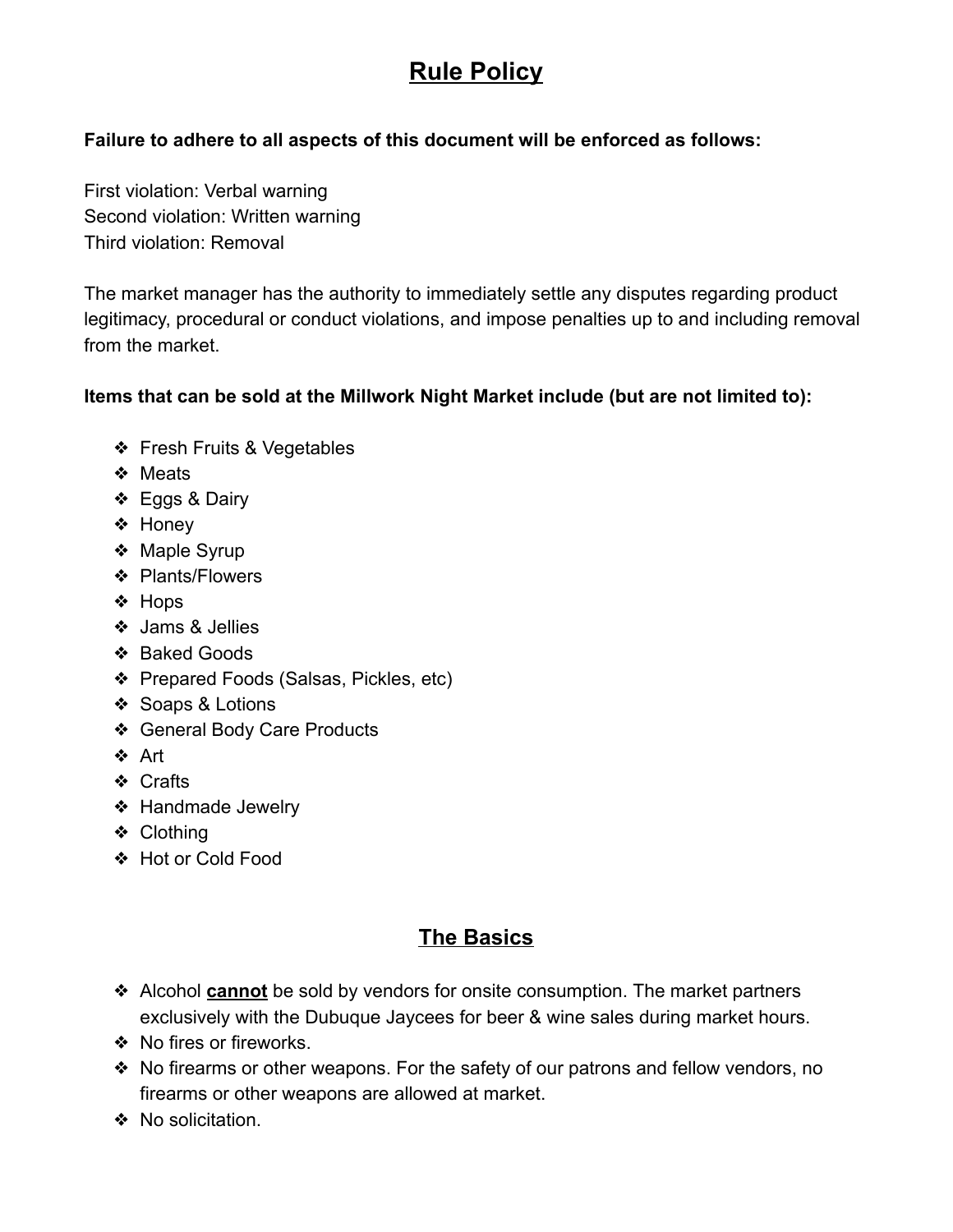- ❖ No smoking. Vendors are not allowed to smoke while doing business at the market. Those wishing to smoke may do so in designated areas beyond the market boundaries.
- ❖ **Leave no trace.** Vendors are responsible for disposing of their own trash and cleaning up the area in which they sell. The market provides trash receptacles for shoppers only.
- ❖ No music at vendor stalls. The Millwork night market supports local musicians, and hires professional entertainment.
- ❖ No pets, with the exception of service animals. No sale of live animals.
- ❖ **Respect everyone.** All vendors, customers, volunteers, and staff of the market are to be treated respectfully and courteously. Vendors are expected to conduct themselves professionally and honestly. We strive for a safe and comfortable environment for everyone.
- ❖ No Discrimination. The Millwork Night Market will not tolerate discrimination of race, color, sex, age, religion, sexual orientation, nationality, or physical ability.

All vendors are required to comply with The City of Dubuque ordinances, regulations, and rules along with state and federal laws. Failure to abide by these regulations could be grounds for removal. This includes, but is not limited to: assault or abuse directed toward other vendors, customers, market management, market staff, volunteers, or the general public.

# **Attendance & Tardiness**

**Vendors must arrive between 2:45 pm to 4:45 pm**. Any vendor that will be arriving late or that will be unable to make it to market, must contact the market manager prior to 2 pm on market day. Tardiness will be enforced in accordance with the rule violation policy.

#### Vendors are allowed **ONE excused** absence.

**Excused** absence: the vendor notifies the market manager at least 7 days prior to the market day they are unable to attend. They must receive confirmation from the market manager.

**Unexcused** absence: the vendor fails to notify the market manager about their absence and/or notifies the market manager less than 7 days prior to the market day they will be absent.

Due to the small scale of our market, an unexcused absence will result in the vendor paying a \$30 administrative fee upon return to their next market date. Vendors will be invoiced for this fee.

**In the case of an emergency:** market staff will determine the vendor's absence on a case by case basis. When in doubt, contact the market manager as soon as possible.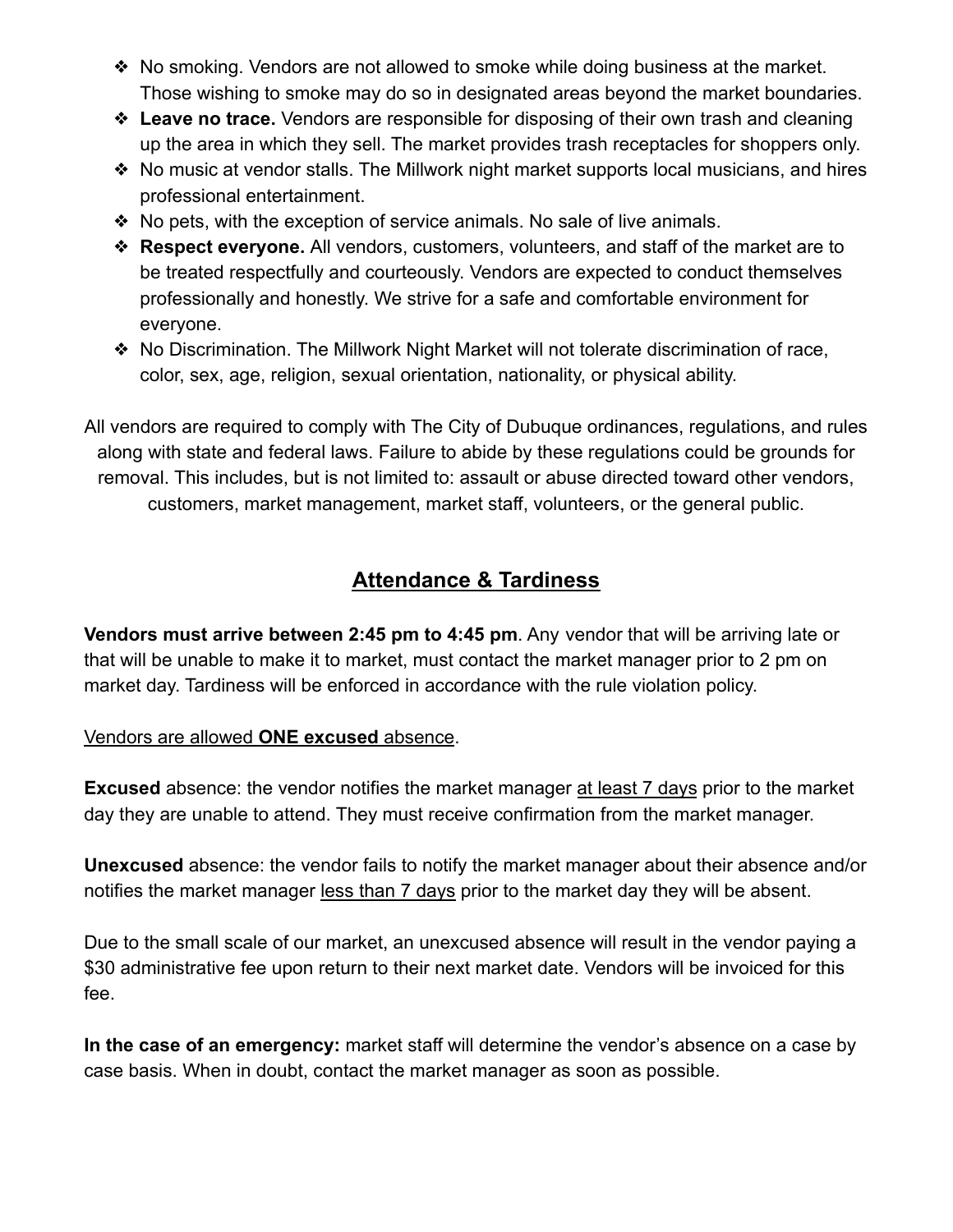### **Setup/Teardown**

Setup begins at 2:45 pm and must be completed by 4:45 pm.

**Please do not arrive early.** Market staff and volunteers must complete a variety of setup tasks to prepare the site for the market *before* vendors arrive. For everyone's safety, **vehicles need to stay outside of the barricades until 2:45 pm.** If 2 hours is not enough time to set up your stall, contact the market manager directly to request an exception.

Vendors may unload their vehicles at their assigned stalls, then their vehicle must be moved to the designated location for vendor parking. This location will be communicated by the market manager.

No vehicles are allowed in market boundaries after 4:45 pm, unless authorized.

Tear down begins at 8:00 pm and must be completed by 9:00 pm. Vendors may move their vehicles into their assigned stall for tear down at 8:05 pm. Exceptions will be determined by the market manager.

### **Vehicles & Parking**

Vehicles are not allowed in market boundaries except during setup and teardown.

Off street parking is provided. There is also a city parking ramp located at 9th & Washington St. The designated vendor parking location will be determined by the market manager and will be communicated prior to market.

**Exceptions:** Any vehicle serving as a refrigerator, freezer, or food truck will be allowed to park in the market. The vehicle must be parked within the assigned stall and remain flush with the curb. The vehicle must be approved by the market manager prior to market.

# **Inclement Weather Policy**

The Millwork Night Market is a rain or shine event except in the case of severe weather. In this case, the market will be postponed as a rain date for the following Thursday. If the 'rain date' is canceled, the market will be canceled until next month's event.

Phones, radios, weather applications, and local news sources will be used to track inclement weather. In the case of severe weather, the market staff may choose to cancel or close the market. **This decision will be made by 1pm on** the day of market, or at any time necessary during market hours.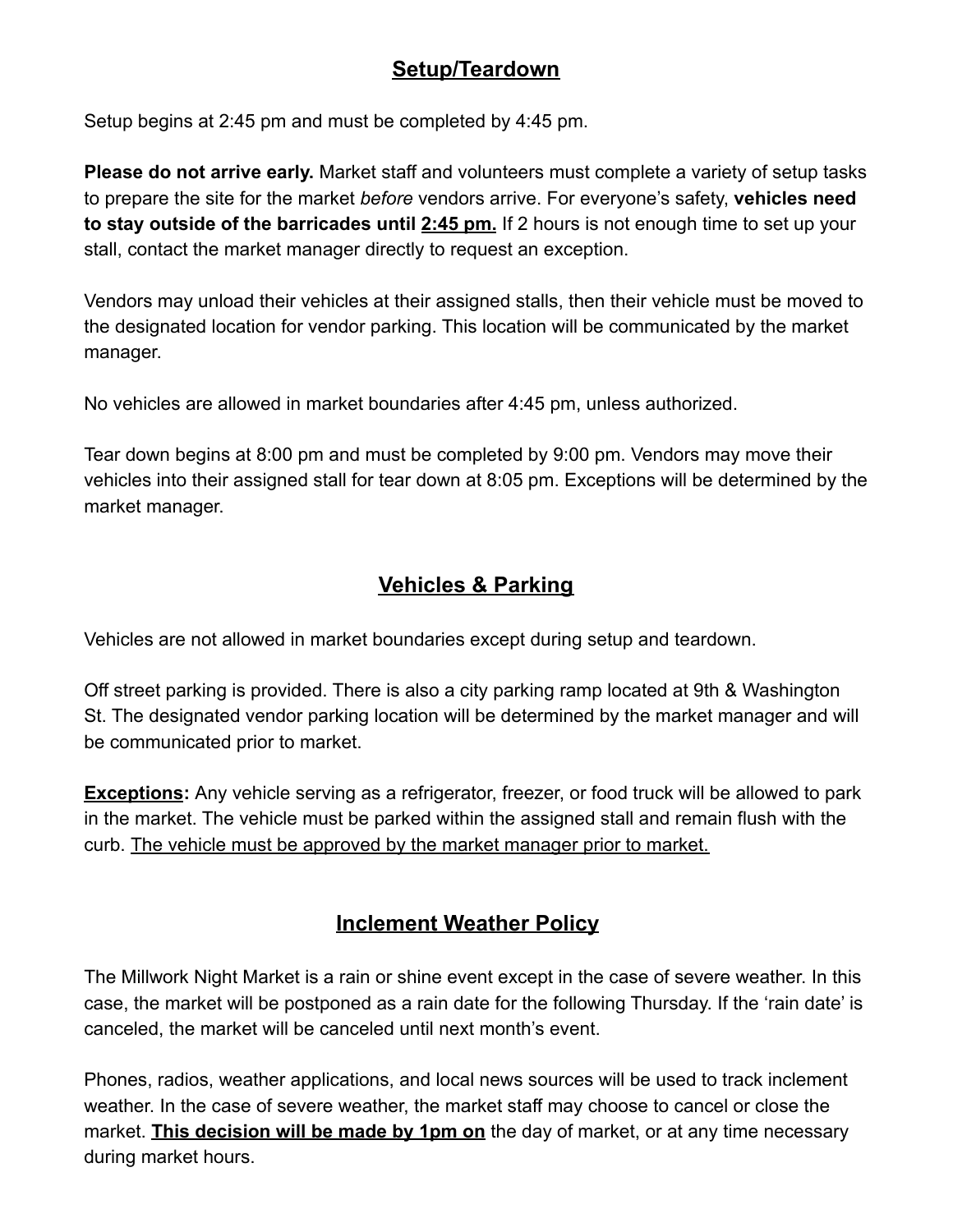Should the market be canceled prior to market date, an email will be sent out notifying vendors of cancellation as well as a social media post to our customers. Should the market close during business hours, vendors and customers will be notified ASAP via the PA system and will be directed to safety. The lower level of the Caradco building located across from the 9th Street market entrance will be used as our emergency weather shelter.

Vendors are allowed to pack up their products at any time in order to maintain quality and safety.

# **Stall Spaces**

The Market Manager will communicate to the vendors regarding their stall space the week of market. Each stall is roughly 10 ft x 18 ft. Exceptions can be made, but must be requested to and approved by the market manager.

Vendors will be assigned a stall number. **Take note and please read the market map e-mail each month** even if you are a returning vendor. The market manager reserves the right to relocate any vendor's stall location for the benefit of market efficiency.

Vendors are to keep their equipment, products, tables, tents, etc within their designated space, and should keep supplies, spare stock, packing materials, etc. stored in an orderly fashion.

### **Generators**

Any use of a generator must be approved by the Market Manager prior to market day.

# **Signage**

Vendors are encouraged to display their business logo/name via posters, boards, banners, etc. All signage must be kept in the vendor's assigned space.

Any permits and/or licenses must be visibly displayed. Goods for sale should be clearly marked with their price and should be legible yet large enough to read.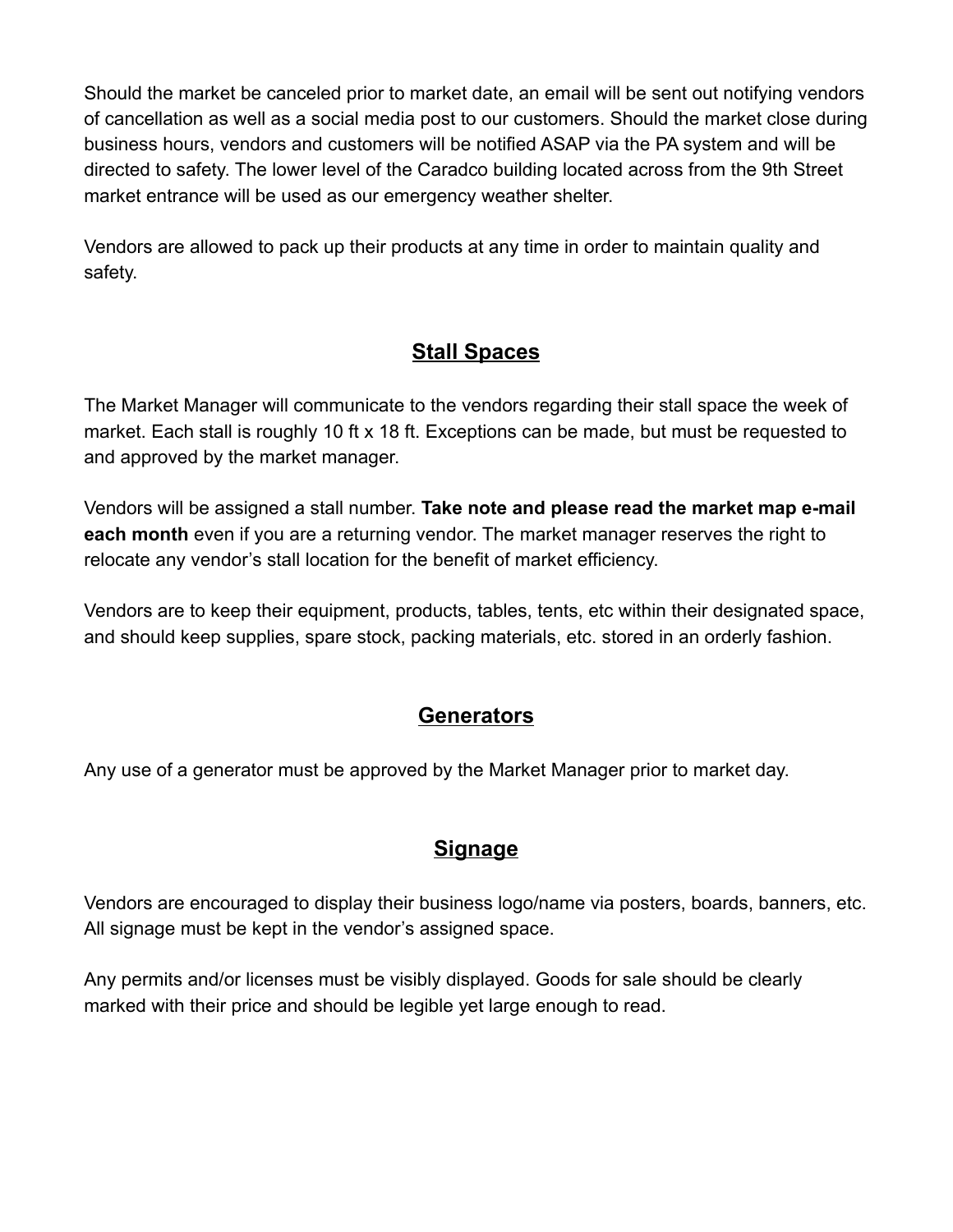# **Labeling, Packaging, Supplies**

**All processed food items must be properly labeled.** This includes: product name, list of ingredients, allergen information, net weight or volume, business name, and address or phone number of the vendor.

All products must be properly packaged and sealed. Re-using packaging for new, fresh products is not allowed nor safe. Boxes, trays, clamshell containers, plastic wrap, and ziplock bags are allowed for packing products.

### **Please contact Tim Link (Dubuque Health Department) at 563-589-4181 for further questions.**

# **Sustainability & Waste Management**

The Millwork Night Market is striving to provide a clean, sustainable, and reduced waste environment. **We need help from our vendors to make this happen!**

- ❖ Market **does not allow the sale of plastic bottled water or soda.** Vendors are welcome to sell canned or cardboard-boxed juice, soda, or water. If possible, choose products that do not come with straws or individually-wrapped plastic or foil pieces.
- ❖ The use of plastic bags IS NOT encouraged and vendors should consider alternatives (paper or canvas bags, boxes, etc). **Please encourage customers to use canvas or reusable bags for shopping.**
- ❖ No styrofoam allowed.
- ❖ All serving ware must be recyclable or compostable.
- ❖ No glass allowed. The exception is for non-prepared food vendors selling products in glass jars or bottles. (Ie: jams, honey, soaps/lotions, salsas/pickles, flowers, etc.)
- ❖ Plastic containers must have Resin Identification Codes #1 5. **The use of compostable products is highly encouraged.**
- ❖ Only provide utensils, napkins, or bags upon request in order to reduce our waste

Any vendor not in compliance with the above requirements will be asked to do so immediately on market day. Please reach out to the market manager with questions or concerns.

# **Safety**

The safety of our vendors, customers, volunteers, and staff is a top priority.

If at any time a vendor witnesses something that could potentially compromise the safety of market attendees, alert market staff immediately.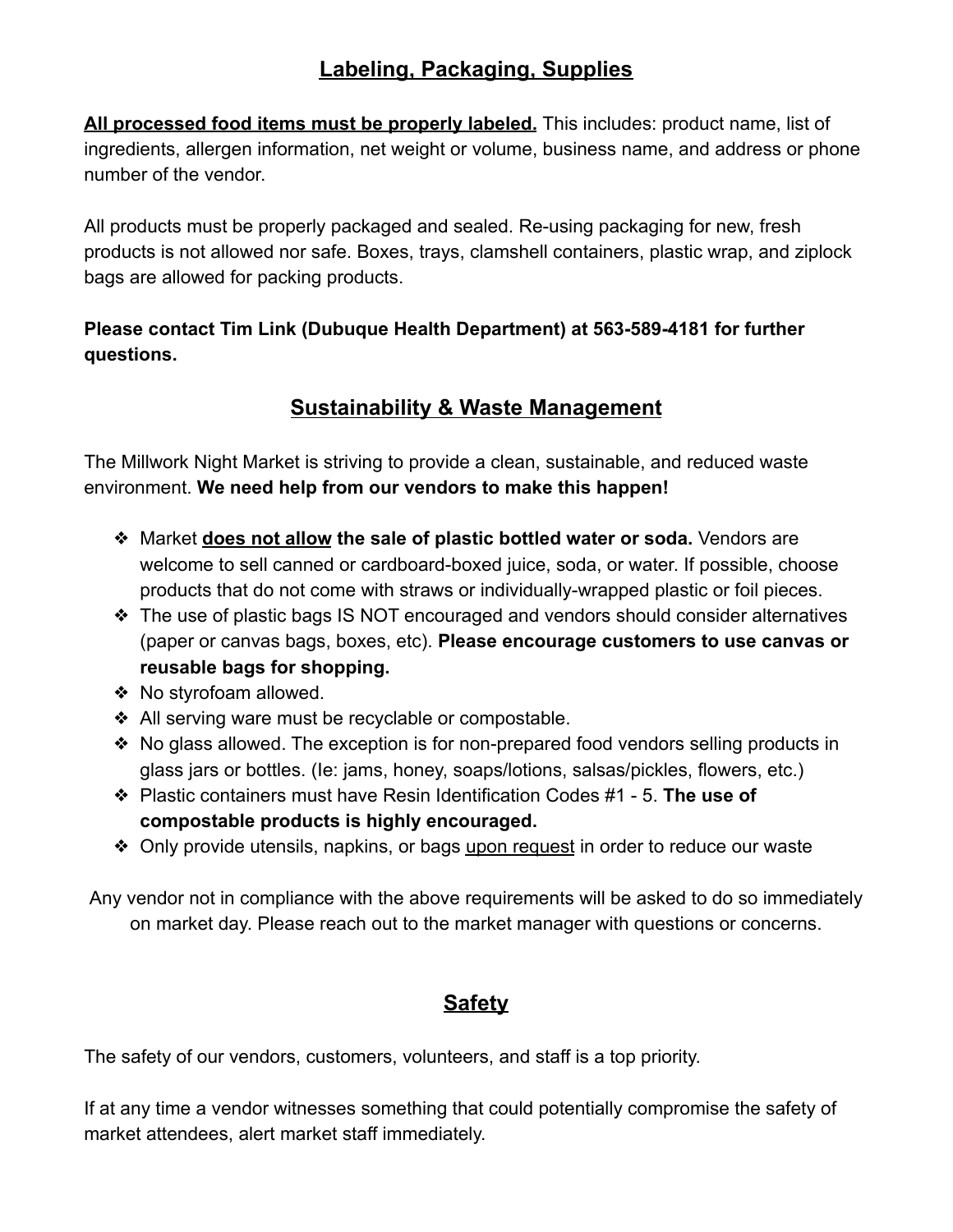Vendors are only allowed to drive within the market boundaries during setup and teardown.

Barricades may only be moved during setup and teardown times. **If moved, barricades must be placed back into its designated space immediately.** Staff is available to assist a vendor with barricades. Don't hesitate to ask for help!

#### **Taxes**

It is the vendor's responsibility, if necessary, to charge proper sales tax and obtain appropriate permits. More information is available online at [www.state.ia.us/tax](http://www.state.ia.us/tax) or by calling the Iowa Department of Revenue at 1-515-802-7002.

### **Insurance & Licensing**

Insurance is NOT provided to participating vendors by the Millwork Night Market. All vendors are urged to carry commercial liability insurance with a limit of at least \$1,000,000 per occurrence and general aggregate limits of at least \$1,000,000.

All vendors participating in the Millwork Night Market are responsible for any loss, personal injury, deaths, or any other damage that may occur as a result of the vendor's negligence or that of its employees or agents. All vendors hereby agree to indemnify and save Wicked River LLC, the City of Dubuque, and The Millwork Night Market volunteers and staff harmless from any loss, cost, damages, and other expenses, including attorney's fees, suffered or incurred due to participation in the Millwork Night Market.

Vendors are responsible for obtaining all proper licenses, insurance certificates, and permits that are required for the sale of the vendor's products at all markets.

Copies of such proof must be submitted with the vendor application (ie: License to Sell Potentially Hazardous Food at a Farmers' Market, Mobile Food License, Temporary Food License). Please contact the City of Dubuque Health Department at 563-589-4181 for further information.

Updated: 2.23.22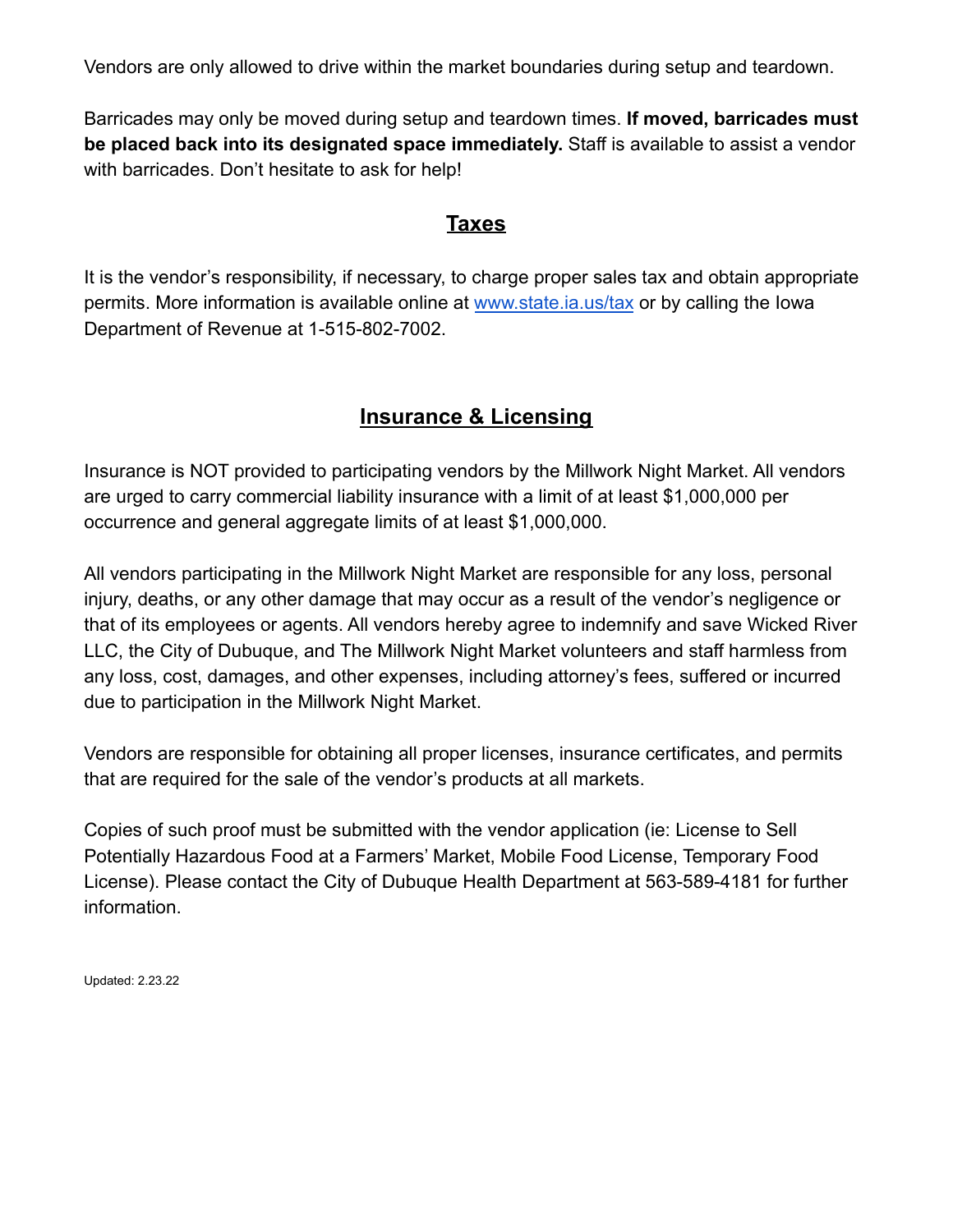

The Millwork Night Market is continuing its Farm to Street program. It first launched in 2019, thanks to a grant provided by the Dubuque Food Policy Council.

**Farm to Street** is an incentive-based program for prepared food vendors and area growers/producers. The goal of the program is to educate the public and our prepared food vendors on the importance of prioritizing locally sourced products. **There is no cost to participate** and all prepared food vendors are strongly encouraged to do so.

Food vendors will be **reimbursed up to \$100 per market** for incorporating local goods as ingredients in their prepared food menus.

Our market defines local as **100 miles** from market.

# **How it works:**

- Refer to the list of Night Market growers and producers, or prepared hot food vendors (provided by market staff each season)
- Purchase local goods for your menu or product line
- Provide invoices or receipts to market staff each market month
- Receive a reimbursement check!